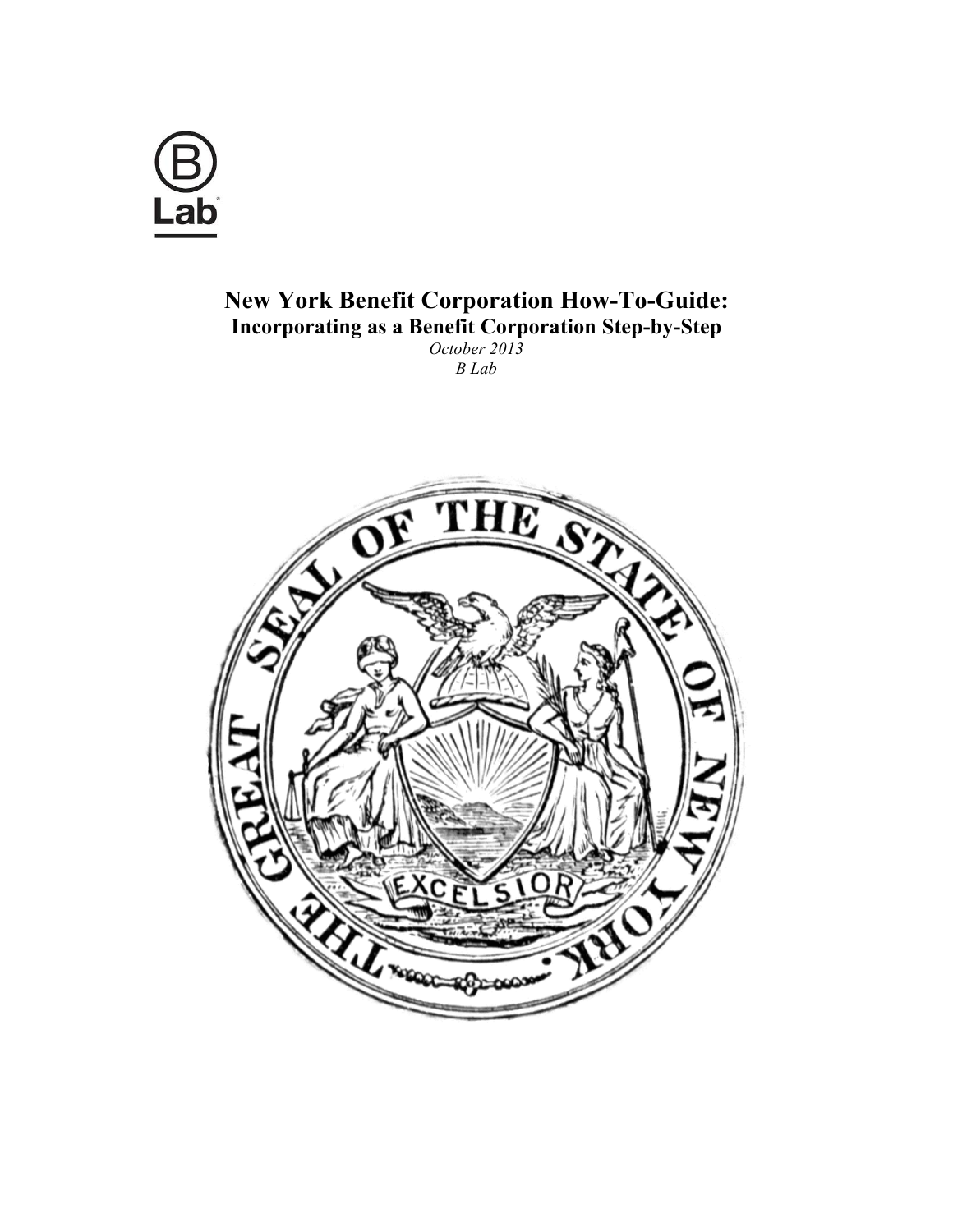## **I. Introduction**

This paper serves as a guide for benefit corporation law. This guide will help to introduce what the benefit corporation law is and will guide businesses through the process of incorporating as a benefit corporation as required by the Department of State Division of Corporations*.* All legal matters should be consulted with a legal representative before any actions are taken. This tool is simply to educate companies who are interested in incorporating as a benefit corporation.

## **II. What is Benefit Corporation Law?**

Before making the decision to incorporate as or switch to a benefit corporation, it is important to understand what the bill requires and if this is the right business form for your company. The benefit corporation law allows for the creation of a new and voluntary corporate entity that will allow businesses to consider profit as well as society and the environment. This form of incorporation allows a business to balance fiduciary duty between its shareholders and stakeholders. Currently, nineteen (19) states including the District of Columbia have enacted benefit corporation law around the country. These states have passed benefit corporation laws to encourage business growth, provide options for entrepreneurs and to attract the sizable social impact investment community to create new opportunities for economic growth.

The corporate form consists of three main parts that are required for the entrepreneur/business owner to comply with in order to incorporate as a benefit corporation. These parts are as follows:

Purpose: Benefit corporations have a new purpose that differs from traditional corporations. While traditional corporations have the single duty to maximize profit, benefit corporations have the increased purpose of considering society and the environment in addition to seeking a profit.

- 1) The form requires that businesses incorporating as a benefit corporation must declare their commitment to creating general public benefit (defined as a "material, positive impact on society and the environment, taken as a whole, as assessed against a thirdparty standard, from the business and operations of a benefit corporation."), and in some cases may be required to declare a specific benefit that the business produces.
- 2) Conversion into and out of a benefit corporation form takes a supermajority vote of 3/4 of all classes of shareholders. This ensures a high level of agreement amongst the shareholders. (Especially relevant for businesses looking to amending articles of incorporation.)
- 3) Each business is required to assess itself by a third-party standard to ensure that the benefit corporation is creating positive impact.

Accountability: To ensure business accountability to creating material positive impact, the benefit corporation form requires directors to consider society and the environment. Additionally, the form provides shareholders with a private right of action to ensure their social impact investments are functioning according to the new purpose. These are much like the accountability elements of traditional corporations, however they include the consideration of society and the environment in addition to profit.

Transparency: Benefit corporations are required to produce an annual Benefit Report, which is assessed against a third party standard. The statute describes the parameters of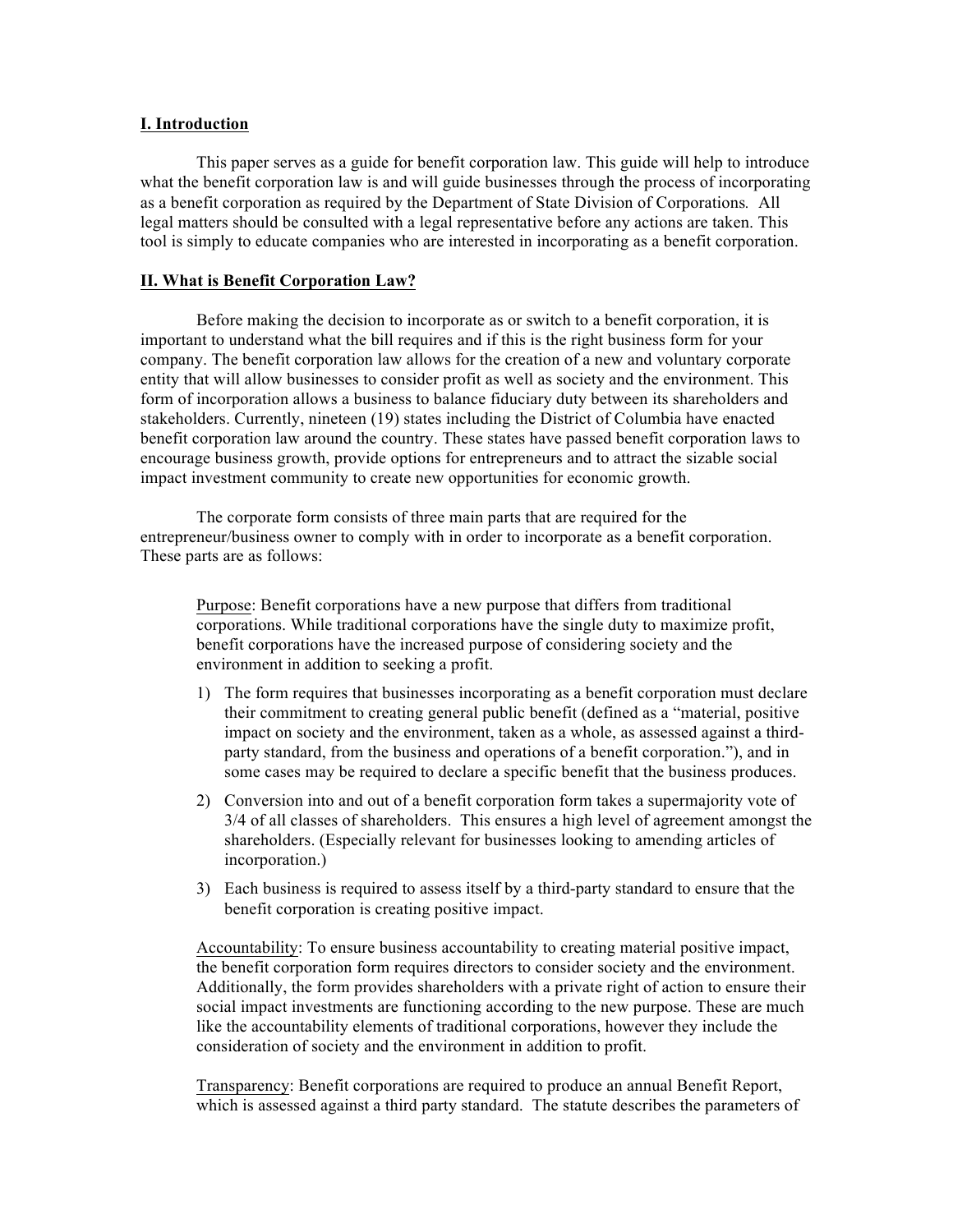what to look for when picking a standard for the basis of the report. The benefit corporation statute also requires that annual benefit reports be made public and shared with shareholders. Finally, some states require that the benefit report be filed with or submitted to the state.

The brief description of the benefit corporation law above will help to lay a foundation for the steps explained in the following sections. These steps will cover the processes of incorporation/electing benefit corporation status as required by the Department of State Division of Corporations to the procedures required from companies that are benefit corporations. This is a guide for incorporation and other requirements by the Secretary of State, and is not intended to stand as legal advice. For all legal advice please seek a lawyer or speak to your legal board. If you would like more information regarding what a Benefit Corporation is visit www.benefitcorp.net.

#### **III. Incorporating as a Benefit Corporation?**

Incorporating as a benefit corporation may change slightly from state-to-state, however this section will help businesses to think about, prepare and plan for the process of incorporating according to the requirements of the Department of State Division of Corporations. The following is not meant to serve as legal advice and therefore all legal matters should be taken to a legal advisor. Before jumping into the incorporation process, there are two main questions for businesses looking to incorporate as a benefit corporation: (1) Is the business a newly formed entity? Or (2) is the business amending its Articles of Incorporation and becoming a benefit corporation? For those looking to incorporate for the first time, see the next section *IV. Newly Formed Benefit Corporations*. For those businesses looking to amend their articles of incorporation to be governed by the benefit corporation status, see section *V. Amending Articles of Incorporation.* Finally, if currently an LLC and can't become a corporation for certain circumstances such as tax reasons, you can include the benefit corporation statute provisions in your governing documents (see *V. Amending Articles of Incorporation*).

#### **IV. Newly Formed Benefit Corporations**

The steps for incorporation as a benefit corporation with the Department of State Division of Corporations are much like the steps needed to establish any form of corporation. However, there are a few intricacies that are specific to the steps for incorporating as a benefit corporation. The following will help to walkthrough each step to ensure incorporation is done properly. Note that each state has a different process for incorporation and that legal assistance is recommended and sometimes required.

The following steps need to be taken in order to incorporate as a benefit corporation:

- 1) Articles of Incorporation This form or letter must be filed with the Department of State Division of Corporations in order to form a corporate entity.
	- a. Fill out Form DOS-1523-f-l. Include the following in the Articles in the order requested by the Department of State Division of Corporations:
		- i. Name of corporation
		- ii. Profession (purpose)
		- iii. Country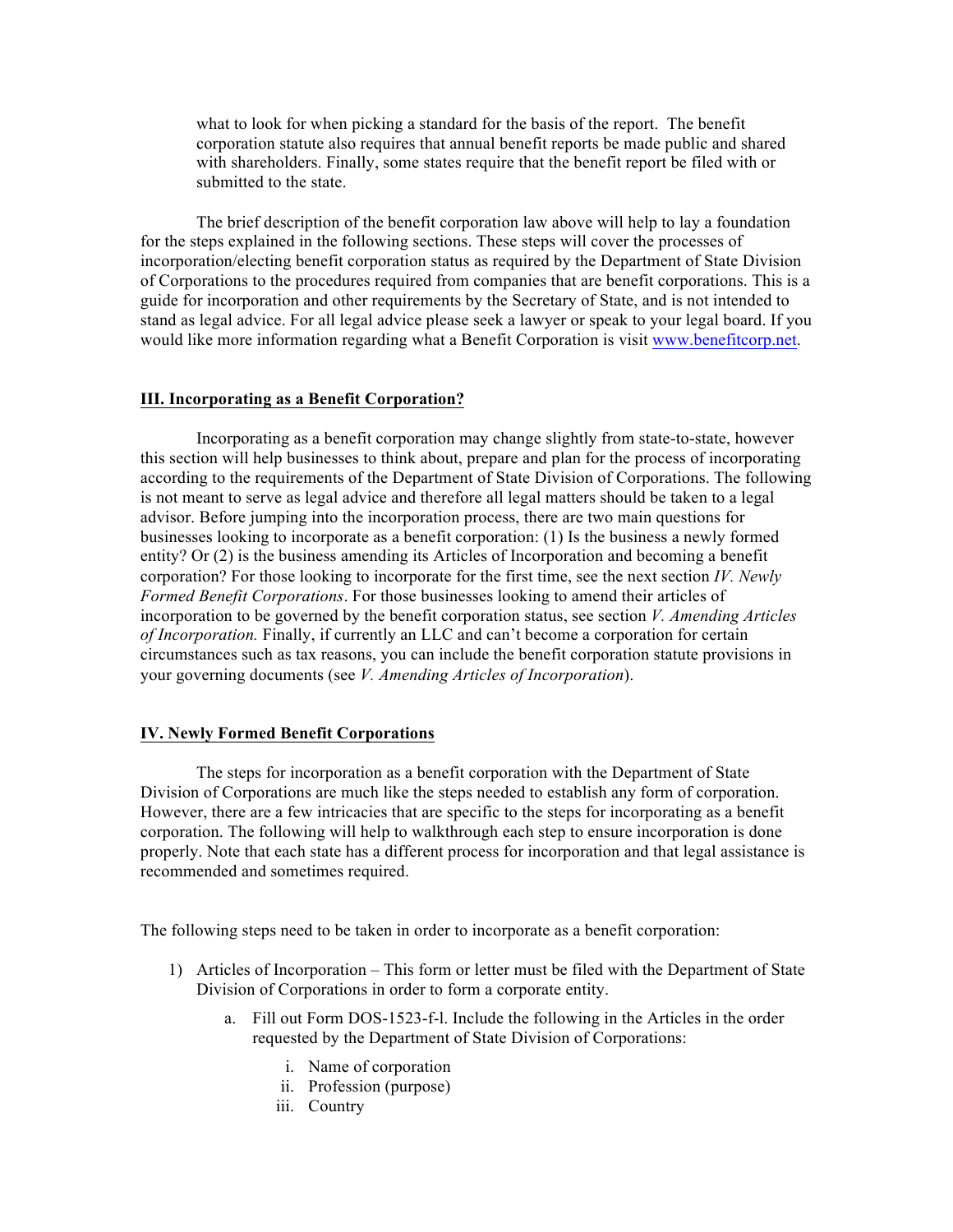- iv. Number of shares being made available and any limitations or rules regarding those shares
- v. Address(es) of Incorporator(s)
- vi. Names and Addresses of all shareholders, directors and officers
- vii. Signatures of Incorporators, Registered Agent and any other parties involved
- b. To ensure benefit corporation status when incorporating as a new entity the following two steps are required:
	- i. Must declare benefit corporation status in articles
	- ii. May declare specific benefits as well, as applicable.
- 2) Include any other forms needed for submission with Articles of Incorporation.
- 3) Processing (*Application*) Fee (See website for fee amount).
- 4) Submit forms to Department of State Division of Corporations.

## **V. Amending Articles of Incorporation**

Existing businesses that are interested in changing their existing articles of incorporation to a benefit corporation are allowed to do so by taking the following steps. The procedure will likely need a legal representative to ensure all taxation and the amending of articles is done correctly, therefore all legal decisions should be made with a legal advisor. The following will be a walkthrough guide of the process for amending your Articles of Incorporation:

- 1) Fill out Certificate of Amendment of the Certificate of Incorporation to Amend Articles of Incorporation and submit to New York Department of State.
- 2) Must declare benefit corporation status in articles
- 3) The decision to amend articles of incorporation is contingent upon a threefourth/minimum vote by the board of directors and shareholders (legal advisement may be required)
- 4) Processing Fee (See website for fee amount).

For more in-depth legal advice and considerations see *How to Switch to Being a Benefit Corporation* and the New York Secretary of State's website on electing benefit corporation status at http://www.dos.ny.gov/corps/benefit\_corporation\_formation.html.

### **VI. Further Benefit Corporation Considerations**

The benefit corporation statute also mandates certain activities that a benefit corporation will need to enact upon in order to operate as a benefit corporation. It also prescribes what action to take in certain situations. Such activities and situations include, filing annual reports with the State Department (if mandated by state). Each of these processes may vary from state-to-state however businesses incorporating as a benefit corporation should have an understanding of these processes before committing to this corporate form.

1) Filing Annual Reports – The benefit corporation statute requires that businesses incorporated as benefit corporations must assess their operations against a third-party standard and prepare an annual report. The benefit report must be shared with